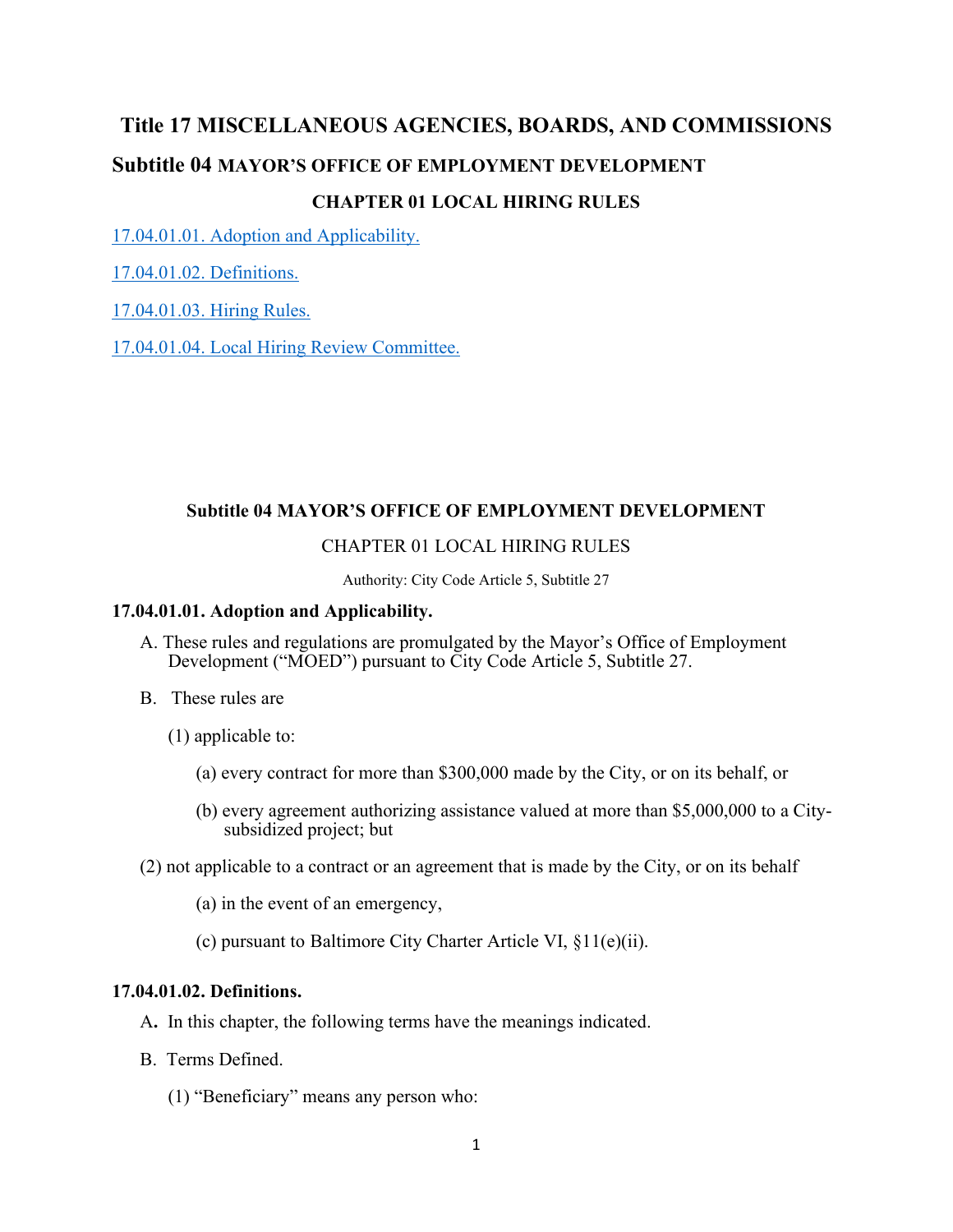- (a) has a contract with the City for more than \$300,000; or
- (b) will benefit from more than \$5,000,000 in assistance for a City subsidized project.
- (2) "City-subsidized project" means any project for which the City or any of its agents or contractors provides funds, resources, or financial assistance, including:
	- (a) the sale or transfer of land substantially below its appraised value.
	- (b) payment in lieu of taxes,
	- (c) tax increment financing,
	- (d) grants or loans that equal or exceed 15% of total projected project costs; or
	- (e) installation or repair of physical infrastructure directly related to the project and with value equal to or exceeding 5% of total projected project costs.
- (3) "Good faith effort' as used in Article 5,  $\S27-6(b)(1)$  means a set of activities conducted by the contractor, vendor or other person demonstrating multiple outreach efforts to City residents including:
	- (a) ads in local papers,
	- (b) paid local job boards,
	- (c) information to local educational and workforce organizations, and
	- (d) an objective review and rating of resumes of City residents.
- (4) "Local hiring law" means the provisions of Article 5, Subtitle 27 and these regulations.
- (5) "MOED" means the Mayor's Office of Employment Development.
- (6) "Person" means:
	- (a) an individual;
	- (b) a partnership, firm, association, corporation, or other entity of any kind; or
	- (c) a receiver, trustee, guardian, personal representative, fiduciary, or representative of any kind.
- (7) "Satisfactory special workforce development training or placement arrangement" as used in Article 5,  $\S27-6(b)(3)$  means a written agreement
	- (a) with MOED or a recognized workforce partner
	- (b) for a customized training or on-the-job training opportunity leading to unsubsidized employment.
- (8) "Substantially below appraised value" as used in Article 5,  $\S27-1(c)(1)$  means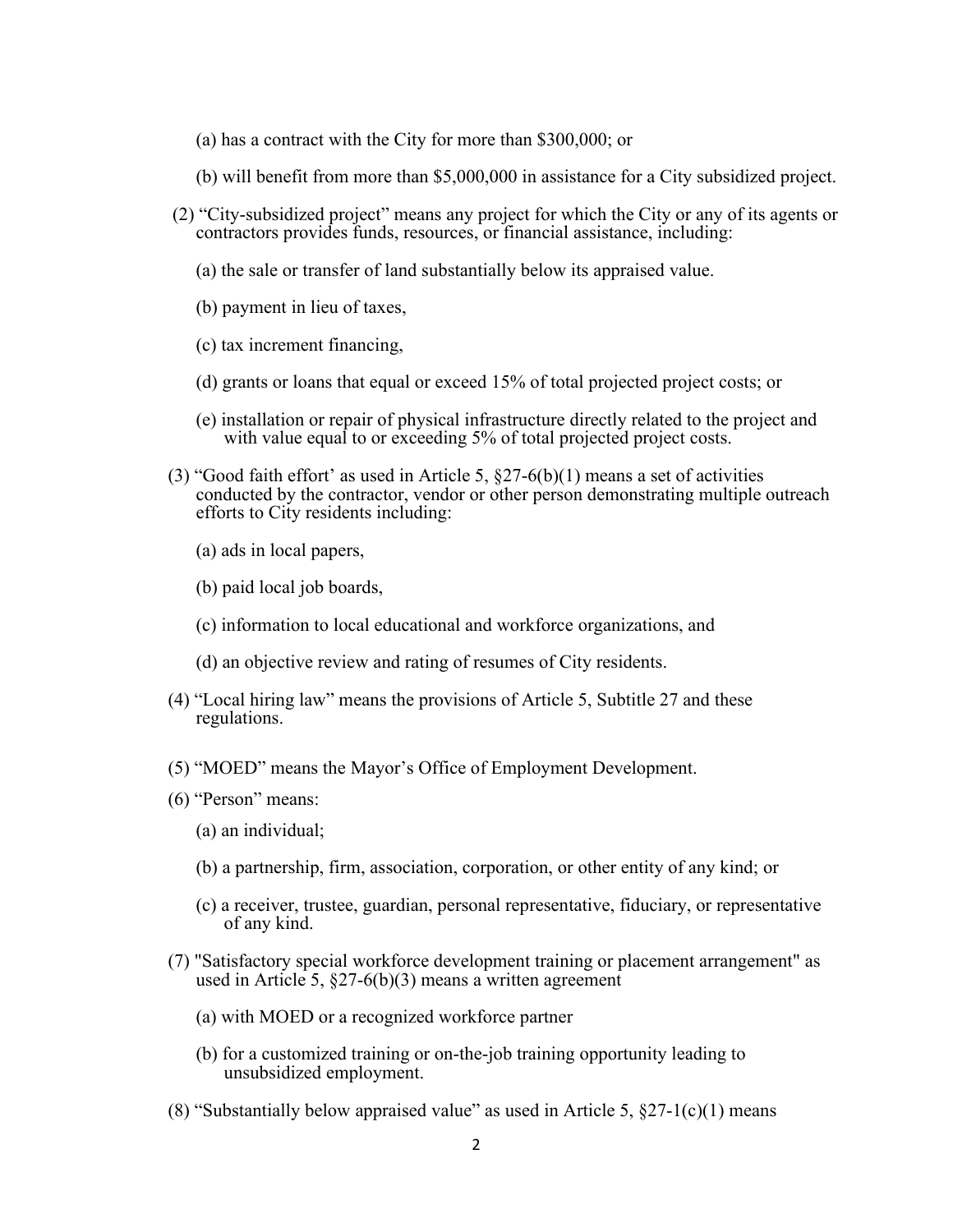- (a) the sale or transfer of land
- (b) applicable to property that has been approved and sold for an amount below 30% of the appraised value.

#### **17.04.01.03. Hiring Rules.**

- A**.** The local hiring law requires compliance by
	- (1) vendors, contractors and their subcontractors regardless of the subcontractor award amount, and
	- (2) all persons benefitting from an agreement involving more than \$ 5,000,000.00 in assistance for a City subsidized project.
- B. The local hiring law applies to the original term of a contract award greater than \$300,000.00, and to any contract modification including
	- (1) an amendment,
	- (2) a renewal,
	- (3) extra work or change order, and
	- (4) a task order.
- C. A determination of whether a City subsidized project is subject to the local hiring law shall be made when the City executes an agreement authorizing assistance valued at more than \$5,000,000.00.
- D. The local hiring law applies to on-call contracts when the cumulative task awards increase to over \$300,000.00.
- E. Upon the execution of a contract or approval of an agreement for subsidy that is subject to the local hiring law, the involved City agency shall complete a MOED vendor contact form providing contact information for
	- (1) each vendor or contractor awarded, or
	- (2) each beneficiary of a qualifying City subsidized project.
- F. Upon receipt of the completed form from the City agency MOED will contact the vendor or beneficiary.
- G. The section of the Board of Estimates summary form requesting local hiring law applicability shall
	- (1) be completed for all contracts, and
	- (2) include vendor contact information, if applicable.
- H. The party awarded a contract or the beneficiary of an agreement for subsidy shall work with a representative of MOED to complete an Employment Analysis.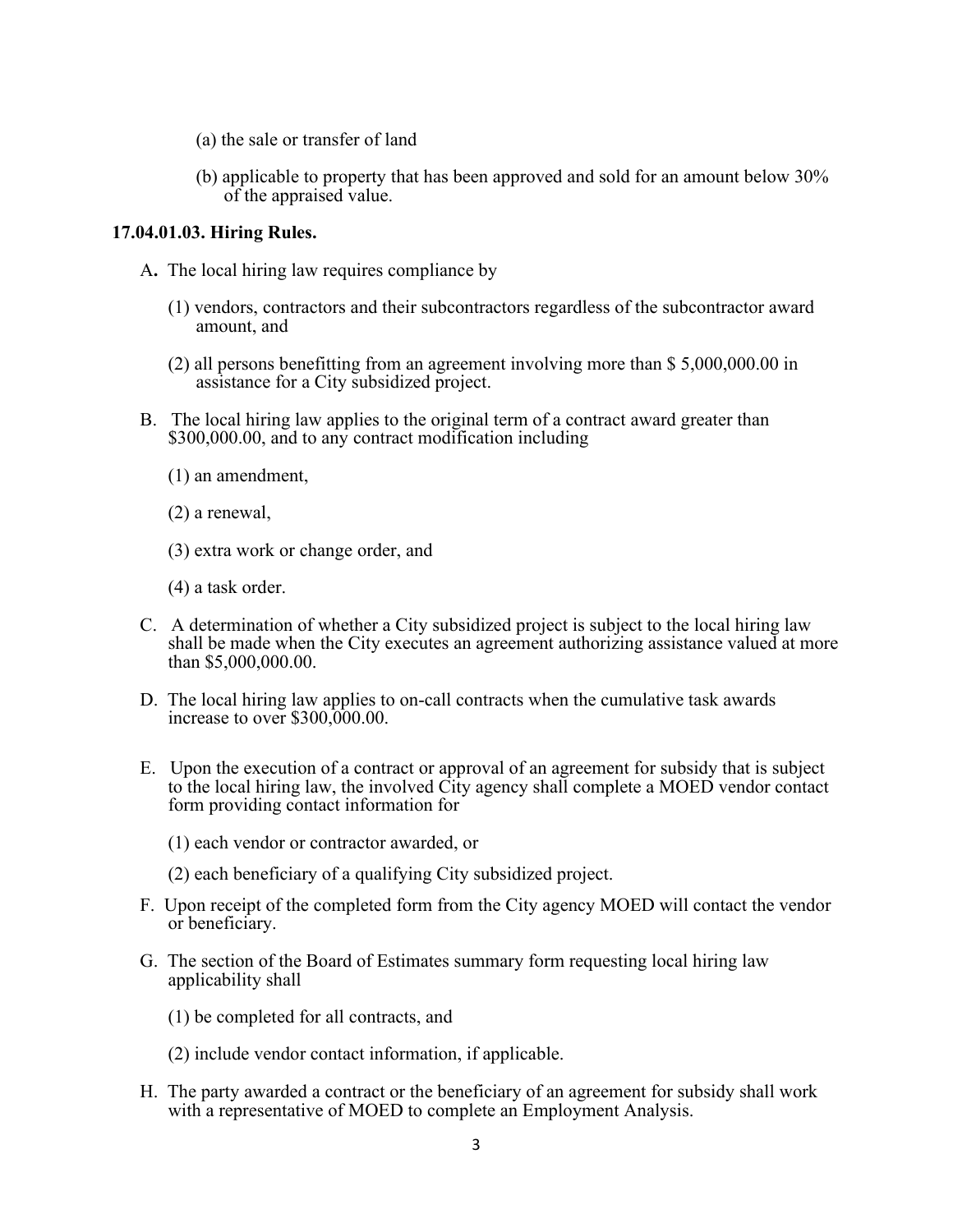- (1) The Employment Analysis shall begin within two weeks of
	- (a) the contract award,
	- (b) approval of an agreement for a City subsidized project covered by the law, or
	- (c) the receipt of a vendor contact form once a contract becomes subject to the local hiring law.
- (2) The Employment Analysis shall project total workforce and new hires in the Baltimore area needed to fulfill the contract or agreement.
- (3) The Employment Analysis shall include
	- (a) all information reasonably required by MOED
	- (b) at a minimum general location, both in and out of the Baltimore area, of all workforce positions required to complete the contract or agreement.
- I. Documentation shall be attached to a written waiver request of the 51 percent residency requirement of the local hiring law showing
	- (1) a good faith effort to comply with the requirement, or
	- (2) another exception provided under Article 5, § 27-6(b).

#### **17.04.01.04. Local Hiring Review Committee.**

- A. A Local Hiring Review Committee ("LHRC") shall be established.
- B. The composition of the LHRC may include representatives or designees from:
	- (1) Mayor's Office of Employment Development,
	- (2) Baltimore City's Procurement Office, Bureau of Purchases,
	- (3) Baltimore City Department of Transportation,
	- (4) Baltimore City Department of Public Works,
	- (5) Baltimore City Law Department,
	- (6) Baltimore City Department of General Services, and
	- (7) other attendees may be included at the recommendation of the committee.
- C. The primary role of the LHRC is to
	- (1) review the local hiring process, and
	- (2) make recommendations to MOED regarding the approval or denial of waiver requests.